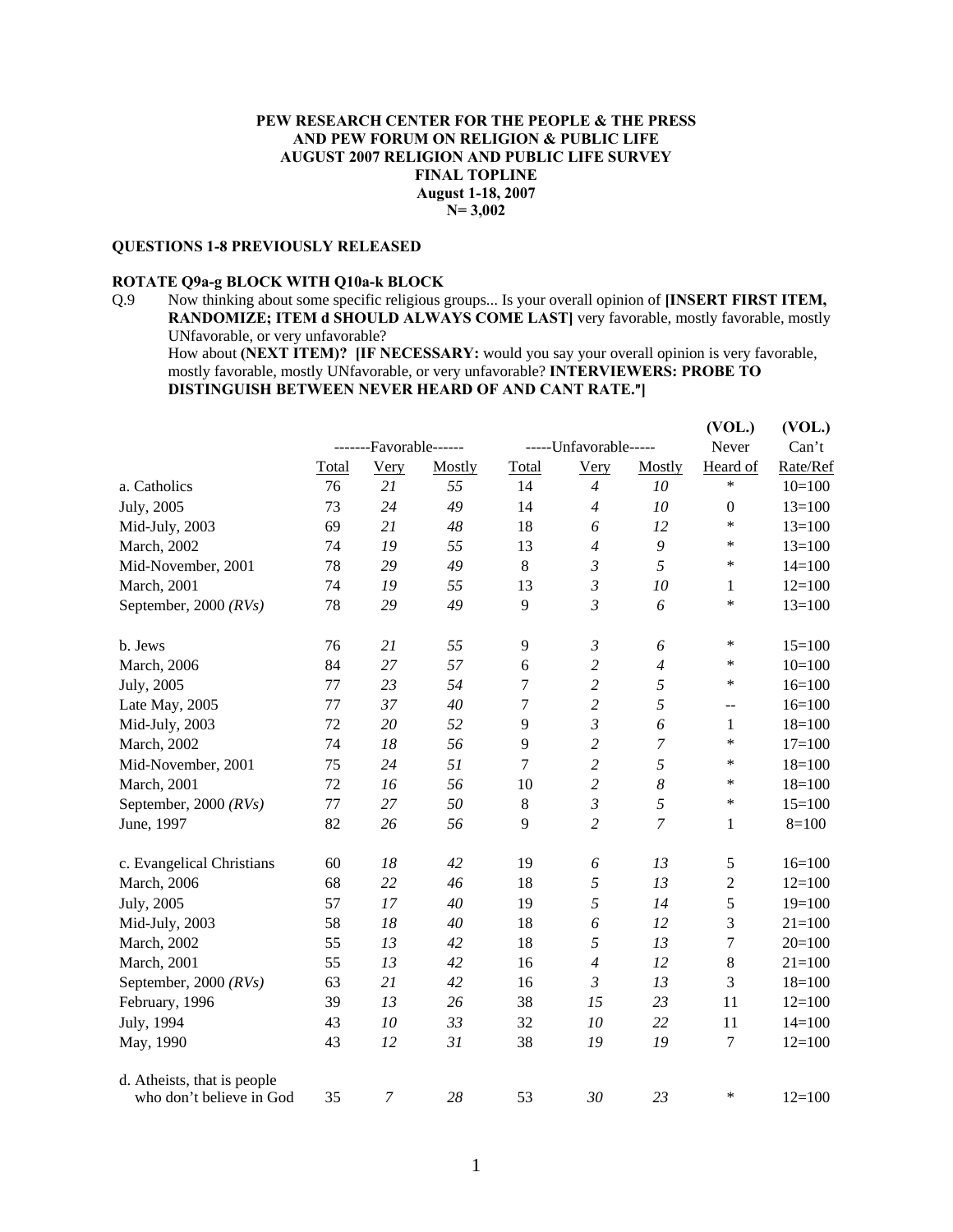| <b>Q.9 CONTINUED</b>      |              |                        |        |              |                       |        | (VOL.)                   | (VOL.)     |
|---------------------------|--------------|------------------------|--------|--------------|-----------------------|--------|--------------------------|------------|
|                           |              | -------Favorable------ |        |              | -----Unfavorable----- |        | Never                    | Can't      |
|                           | <b>Total</b> | <b>Very</b>            | Mostly | <b>Total</b> | <b>Very</b>           | Mostly | Heard of                 | Rate/Ref   |
| July, 2005                | 35           | $\overline{7}$         | 28     | 50           | 28                    | 22     | $\overline{0}$           | $15=100$   |
| Mid-July, 2003            | 34           | 7                      | 27     | 52           | 33                    | 19     | *                        | $14=100$   |
| March, 2002               | 34           | 5                      | 29     | 54           | 31                    | 23     | ∗                        | $12=100$   |
| Mid-November, 2001        | 32           | 7                      | 25     | 49           | 28                    | 21     | ∗                        | $19=100$   |
| March, 2001               | 29           | $\overline{4}$         | 25     | 57           | 35                    | 22     | $\ast$                   | $14=100$   |
| September, 2000 $(RVs)$   | 32           | 8                      | 24     | 52           | 32                    | 20     | ∗                        | $16=100$   |
| e. Mormons                | 53           | 10                     | 43     | 27           | 9                     | 18     | $\mathbf{2}$             | $18=100$   |
| ASK FORM 2 ONLY [N=1461]: |              |                        |        |              |                       |        |                          |            |
| f.F <sub>2</sub> Muslims  | 43           | 7                      | 36     | 35           | 13                    | 22     | $\mathbf{1}$             | $21 = 100$ |
| March, 2004               | 48           | 13                     | 35     | 32           | 14                    | 18     | $\overline{\phantom{m}}$ | $20=100$   |
| Mid-July, 2003            | 47           | 9                      | 38     | 31           | 12                    | 19     | $- -$                    | $22=100$   |
| June, 2003                | 50           | 12                     | 38     | 30           | 10                    | 20     | $- -$                    | $20=100$   |
| March, 2002               | 47           | $\overline{7}$         | 40     | 29           | 11                    | 18     | $- -$                    | $24=100$   |
| ASK FORM 1 ONLY [N=1541]: |              |                        |        |              |                       |        |                          |            |
| g.F1 Muslim Americans     | 53           | 10                     | 43     | 29           | 11                    | 18     | 1                        | $17=100$   |
| July, 2005                | 55           | 9                      | 46     | 25           | 9                     | 16     | *                        | $20=100$   |
| Mid-July, 2003            | 51           | 10                     | 41     | 24           | 9                     | 15     | 1                        | $24=100$   |
| March, 2002               | 54           | 8                      | 46     | 22           | 8                     | 14     | $\overline{2}$           | $22=100$   |
| Mid-November, 2001        | 59           | 15                     | 44     | 17           | 5                     | 12     | 1                        | $23=100$   |
| March, 2001               | 45           | $\overline{7}$         | 38     | 24           | 8                     | 16     | $\overline{4}$           | $27=100$   |
| September, 2000 $(RVs)$   | 50           | 11                     | 39     | 21           | 8                     | 13     | 2                        | $27=100$   |

#### **QUESTIONS 10a-10h PREVIOUSLY RELEASED NO QUESTIONS 10i-10l**

#### **ASK ALL**

Q.10 Now I'd like your views on some people. (First,) would you say your overall opinion of… **[INSERT ITEM; RANDOMIZE**] is very favorable, mostly favorable, mostly UNfavorable, or very unfavorable? **[INTERVIEWERS: PROBE TO DISTINGUISH BETWEEN "NEVER HEARD OF" AND "CAN'T RATE."]** 

How about **(NEXT NAME)? [IF NECESSARY:** would you say your overall opinion is very favorable, mostly favorable, mostly UNfavorable, or very unfavorable? **INTERVIEWERS: PROBE TO DISTINGUISH BETWEEN "NEVER HEARD OF" AND "CAN'T RATE."]**

|                           |       |                   |        |       |                     |        | (VOL.)         | (VOL.)     |
|---------------------------|-------|-------------------|--------|-------|---------------------|--------|----------------|------------|
|                           |       | ----Favorable---- |        |       | ----Unfavorable---- |        |                | Can't      |
|                           | Total | <u>Very</u>       | Mostly | Total | <u>Very</u>         | Mostly | heard of       | rate/Ref   |
| m. Pope Benedict XVI      | 50    | 14                | 36     | 18    | 6                   | 12     | 8              | $24=100$   |
| July, 2005                | 44    | 10                | 34     | 11    | $\overline{4}$      | 7      | $\overline{4}$ | $41 = 100$ |
| June, 1996 (John Paul II) | 76    | 28                | 48     | 13    | $\overline{4}$      | 9      |                | $10=100$   |
| May, 1990 (John Paul II)  | 79    | 31                | 48     | 11    | $\overline{4}$      | 7      |                | $9=100$    |
| May, 1987 (John Paul II)  | 76    | 28                | 48     | 14    | $\overline{4}$      | 10     |                | $9=100$    |
| n. Billy Graham           | 60    | 28                | 32     | 20    | 8                   | 12     | 10             | $10=100$   |
| May, 1987                 | 66    | 22                | 44     | 26    | 16                  | 10     | 2              | $6=100$    |
| o. James Dobson           | 21    | 8                 | 13     | 15    | 6                   | 9      | 46             | $18=100$   |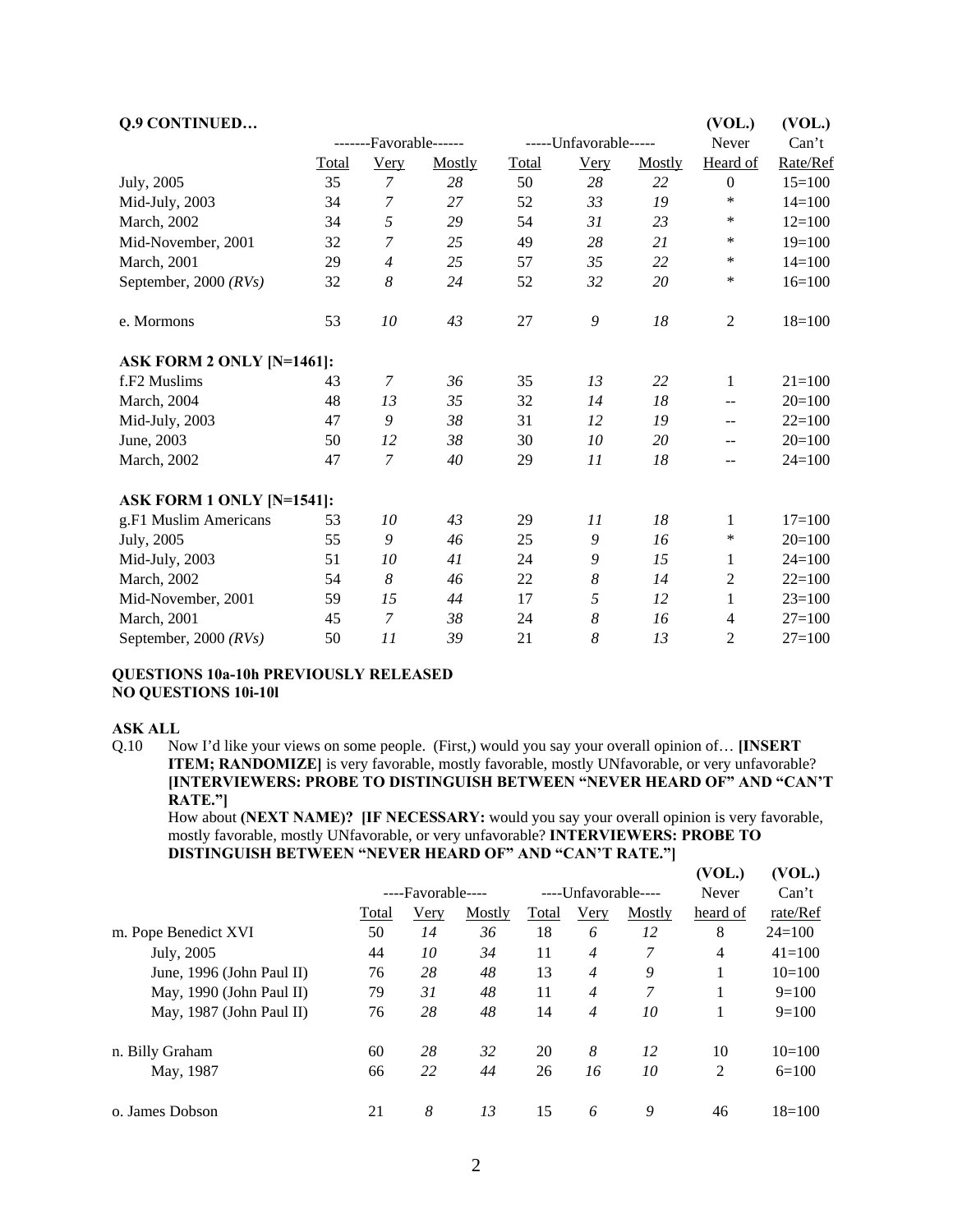## **QUESTIONS 11-31 PREVIOUSLY RELEASED**

#### **NO QUESTIONS 32-34**

RELIG What is your present religion, if any? Are you Protestant, Roman Catholic, Mormon, Orthodox such as Greek or Russian Orthodox, Jewish, Muslim, Buddhist, Hindu, atheist, agnostic, something else, or nothing in particular?

**INTERVIEWER: IF R VOLUNTEERS** "nothing in particular, none, no religion, etc." **BEFORE REACHING END OF LIST, PROMPT WITH:** and would you say that's atheist, agnostic, or just nothing in particular?]

Protestant (Baptist, Methodist, Non-denominational, Lutheran, Presbyterian,

- 46 Pentecostal, Episcopalian, Reformed, Church of Christ, Jehovah's Witness, etc.)
- 23 Roman Catholic (Catholic)
- 2 Mormon (Church of Jesus Christ of Latter-day Saints/LDS)
- \* Orthodox (Greek, Russian, or some other orthodox church)
- 2 Jewish (Judaism)
- \* Muslim (Islam)
- 1 Buddhist
- \* Hindu
- 2 Atheist (do not believe in God)
- 2 Agnostic (not sure if there is a God)
- 1 Something else **(SPECIFY)**
- 10 Nothing in particular
- 9 Christian **(VOL.)**
- \* Unitarian (Universalist) **(VOL.)**
- 2 Don't Know/Refused **(VOL.)**
- 100

# **IF CHRISTIAN (RELIG=1-4, 13 OR CHR=1), ASK:**

BORN Would you describe yourself as a "born-again" or evangelical Christian, or not?

## **BASED ON TOTAL**

- 34 Yes
- 43 No
- 4 Don't know/refused **(VOL.)**
- $\frac{*}{81\%}$  Undesignated
- **Christian**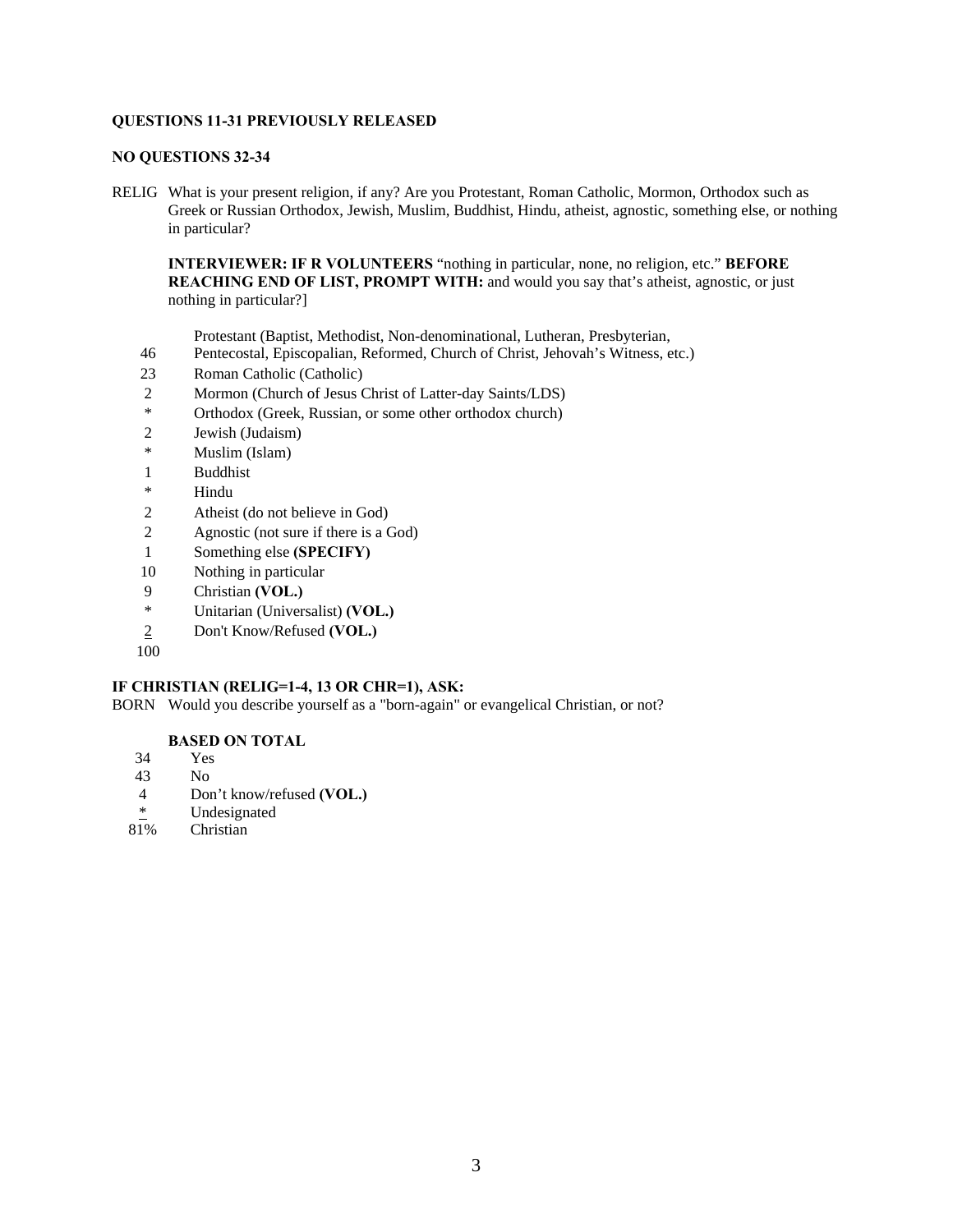ATTEND Aside from weddings and funerals, how often do you attend religious services... more than once a week, once a week, once or twice a month, a few times a year, seldom, or never?

|     |                           |      |      |      |      |       |       | Mid-       |       |                   |      |      |
|-----|---------------------------|------|------|------|------|-------|-------|------------|-------|-------------------|------|------|
|     |                           | July | July | Aug  | July | March | March | <b>Nov</b> | March | Sept              | June | June |
|     |                           | 2006 | 2005 | 2004 | 2003 | 2003  | 2002  | 2001       | 2001  | 2000 <sup>1</sup> | 1997 | 1996 |
| 14  | More than once a week     | 15   | 14   | 13   | 16   | 15    | 15    | 16         | 17    |                   | 12   | 14   |
| 26  | Once a week               | 25   | 27   | 25   | 27   | 24    | 25    | 26         | 26    | 28                | 26   | 25   |
| 16  | Once or twice a month     | 15   | 14   | 15   | 15   | 15    | 17    | 14         | 17    | 16                | 17   |      |
| 18  | A few times a year        | 18   | 19   | 20   | 18   | 21    | 18    | 17         | 17    |                   | 20   | 21   |
| 16  | Seldom                    | 14   | 14   | 15   | 14   | 15    | 15    | 16         | 15    | 13                | 15   | 13   |
| 9   | Never                     | 12   |      | 11   | 10   | 9     | 9     | 10         |       | 8                 | 10   | Q    |
|     | Don't know/Refused (VOL.) |      |      |      | ∗    |       |       |            |       |                   | *    |      |
| 100 |                           | 100  | 100  | 100  | 100  | 100   | 100   | 100        | 100   | 100               | 100  | 100  |

Q.35 How important is religion in your life – very important, somewhat important, not too important, or not at all important?

- 61 Very important
- 24 Somewhat important
- 8 Not too important
- 6 Not at all important
- 1 Don't know/refused **(VOL.)**
- 100

Q.36 Which of these statements comes closest to describing your feelings about the Bible? **[READ, IN ORDER]**

|                |                                                   | July<br>2006   | July<br>2005   | March<br>$2004^2$ | Mid-July<br>2003 | March<br>2001  | June<br>1996   |
|----------------|---------------------------------------------------|----------------|----------------|-------------------|------------------|----------------|----------------|
|                | The Bible is the actual word of God and is to be  |                |                |                   |                  |                |                |
| 34             | taken literally, word for word,                   | 35             | 36             | 40                | 35               | 36             | 35             |
|                | <b>OR</b>                                         |                |                |                   |                  |                |                |
|                | The Bible is the word of God, but not everything  |                |                |                   |                  |                |                |
| 44             | in it should be taken literally, word for word,   | 43             | 40             | 42                | 43               | 43             | 47             |
|                | <b>OR</b>                                         |                |                |                   |                  |                |                |
|                | The Bible is a book written by men and is not the |                |                |                   |                  |                |                |
| 16             | word of God.                                      | 18             | 18             | 13                | 16               | 14             | 14             |
| 2              | [VOL. DO NOT READ] Other                          | 2              | 2              |                   | 2                | 3              | $\mathfrak{D}$ |
| $\overline{4}$ | [VOL. DO NOT READ] Don't know/Refused             | $\overline{2}$ | $\overline{4}$ | $\overline{4}$    | $\overline{4}$   | $\overline{4}$ | $\overline{2}$ |
| 100            |                                                   | 100            | 100            | 100               | 100              | 100            | 100            |

 $\frac{1}{1}$ September 2000 results are based on registered voters.

In 2004 and 2003, the response categories were read in reverse order to half of the samples.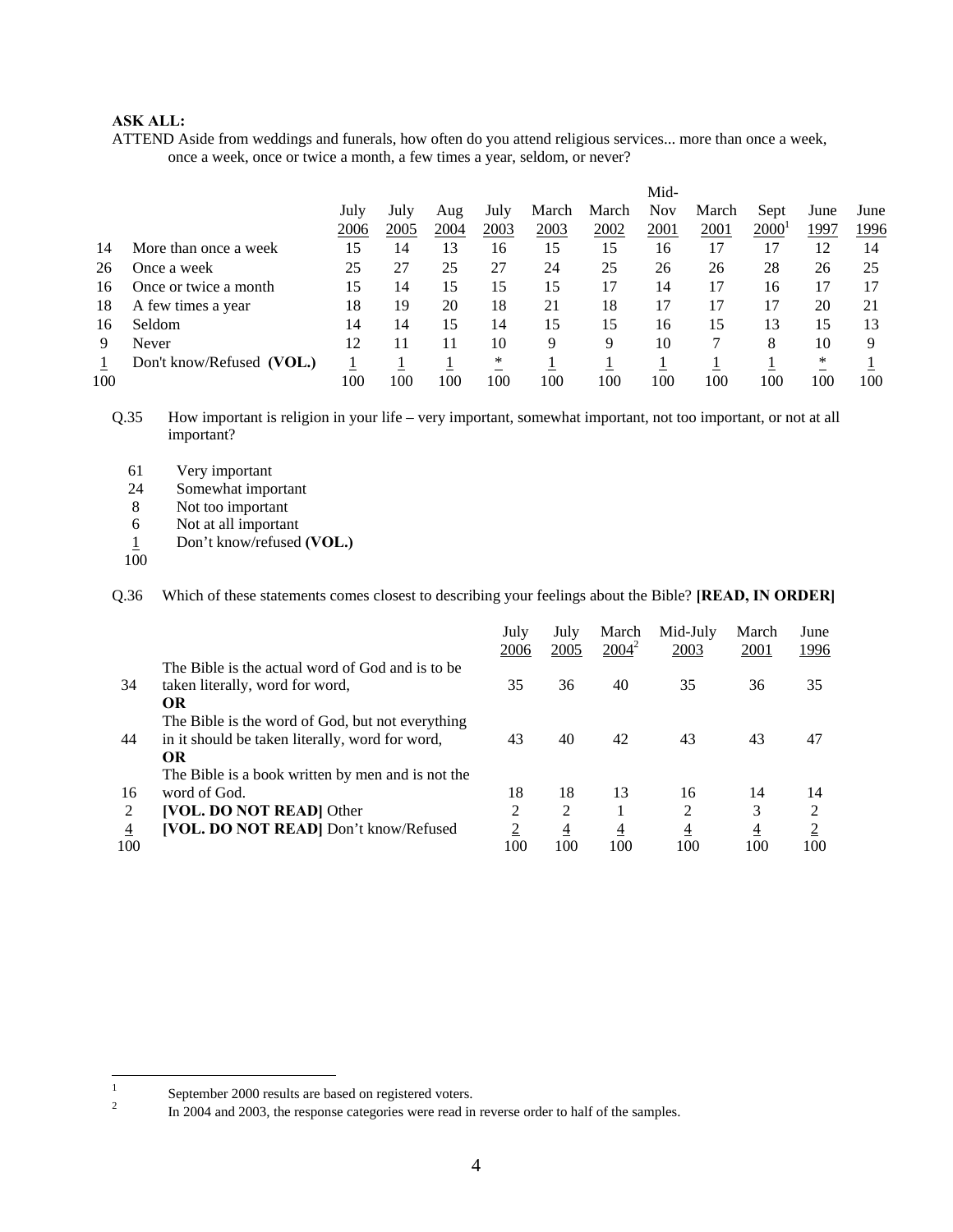- Q.37 People practice their religion in different ways. Outside of attending religious services, do you pray several times a day, once a day, a few times a week, once a week, a few times a month, seldom, or never?
	- 35 Several times a day
	- 21 Once a day
	- 15 A few times a week
	- 4 Once a week
	- 6 A few times a month
	- 11 Seldom
	- 6 Never
	- 2 Don't know/refused **(VOL.)**
	- 100

#### Q.38 Do you believe in God or a universal spirit?

#### **IF BELIEVE IN GOD/UNIVERSAL SPIRIT (Q.38=1), ASK:**

Q.39 How certain are you about this belief? Are you absolutely certain, fairly certain, not too certain, or not at all certain?

|                |                                 | Gallup       | Gallup | Gallup         | Gallup         |
|----------------|---------------------------------|--------------|--------|----------------|----------------|
|                |                                 | Dec          | Dec    | <b>Nov</b>     | June           |
|                |                                 | <u> 1994</u> | 1988   | 1978           | $1976^3$       |
| 94             | Yes, believe in God             | 96           | 95     | 94             | 94             |
| 73             | Absolutely certain              |              |        |                |                |
| 16             | Fairly certain                  |              |        |                |                |
| 3              | Not too certain                 |              |        |                |                |
|                | Not at all certain              |              |        |                |                |
|                | Don't know/refused (VOL.)       |              |        |                |                |
| 4              | No, do not believe in God       | 3            |        | $\overline{4}$ | 3              |
| $\overline{2}$ | Other/Don't know/Refused (VOL.) |              |        | $\overline{c}$ | $\overline{2}$ |
| 100            |                                 | 100          | 101    | 100            | 99             |

## **QUESTION 40 PREVIOUSLY RELEASED**

#### **NO QUESTIONS 41-44**

## **ROTATE Q.45-Q.50 BLOCK WITH Q.55-Q.60 BLOCK**

Turning to another subject…

Q.45 How much would you say you know about the Muslim religion and its practices? **[READ, IN ORDER]**

|     |                           | July<br>2005 | Mid-July<br>2003 | March<br>2002 | Mid-Nov<br>2001 |
|-----|---------------------------|--------------|------------------|---------------|-----------------|
|     | A great deal              |              |                  |               | 6               |
| 34  | Some                      | 28           | 27               | 29            | 32              |
| 33  | Not very much             | 36           | 39               | 37            | 37              |
| 25  | Nothing at all            | 30           | 29               | 28            | 24              |
|     | Don't know/refused (VOL.) |              |                  |               |                 |
| 100 |                           | 100          | 100              | 100           | 100             |

<sup>2</sup><br>3

Based on responses from a national sample aged 15 and over. Percentages from the Gallup 1988 and 1976 surveys may not add to 100% due to rounding.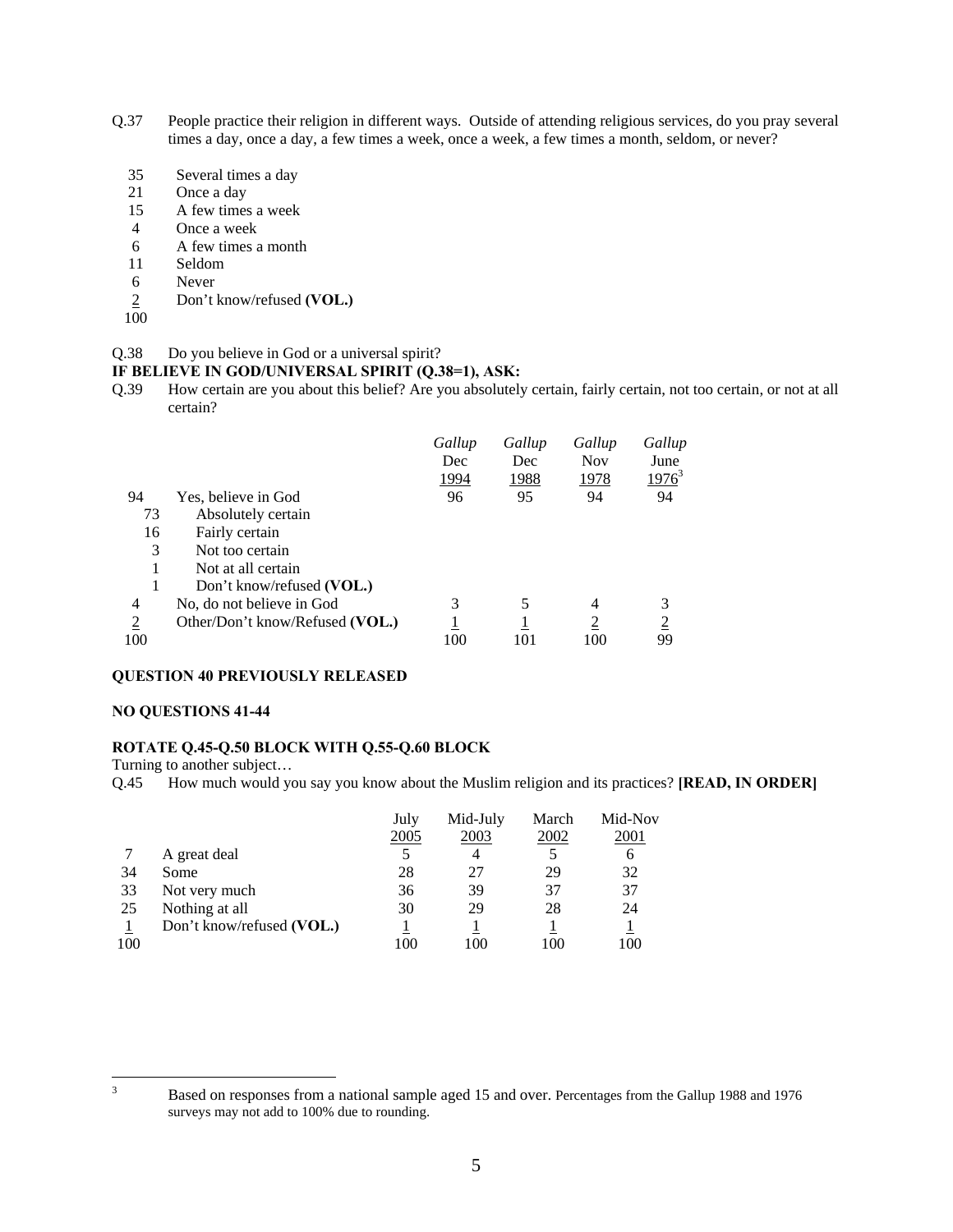# **ASK FORM 1 ONLY [N=1541]:**

Q.46F1 Please tell me what one word best describes your impression of Islam, the Muslim religion. Tell me just the one best word that comes to mind. **(OPEN-END. PROBE ONCE IF RESPONDENT ANSWERS "DON'T KNOW" ACCEPT UP TO TWO RESPONSES, BUT DO NOT PROBE FOR SECOND RESPONSE.)** 

## **ANSWERS HAVE BEEN SORTED INTO CATEGORIES AND ARE REPORTED AS PERCENTAGES**

- 30 TOTAL NEGATIVE
	- 6 General negative
	- 6 Fanatic/Radical<br>4 Strict/Dogmatic/
	- 4 Strict/Dogmatic/Controlling<br>3 Cult/Wrong/Not Real
	- Cult/Wrong/Not Real
	- 3 Misguided/Confused<br>2 Terrorists/Killers/Dea
	- 2 Terrorists/Killers/Death<br>2 Angry/Dangerous/Violer
	- 2 Angry/Dangerous/Violent
	- 2 Bad/Evil
	- 1 Crazy/Strange
	- 1 Fearful/Scary
- 23 TOTAL NEUTRAL
	- 6 Religious/Cultural Reference
	- 3 Confusing/Mysterious
	- 2 Different<br>2 Allah/Kor
	- 2 Allah/Koran/Muhammad
	- 1 Acceptable/OK
	- 1 Organized/Unified
	- 1 Separate/Closed off/Secretive
	- 7 Other
- 15 TOTAL POSITIVE<br>7 Faithful/Devout/C
	- 7 Faithful/Devout/Committed
	- 3 General Positive
	- 3 Peaceful/Respectful/Compassionate
	- 1 Strong/Good
	- 1 Misunderstood
- 32 Don't Know
- $\overline{100}$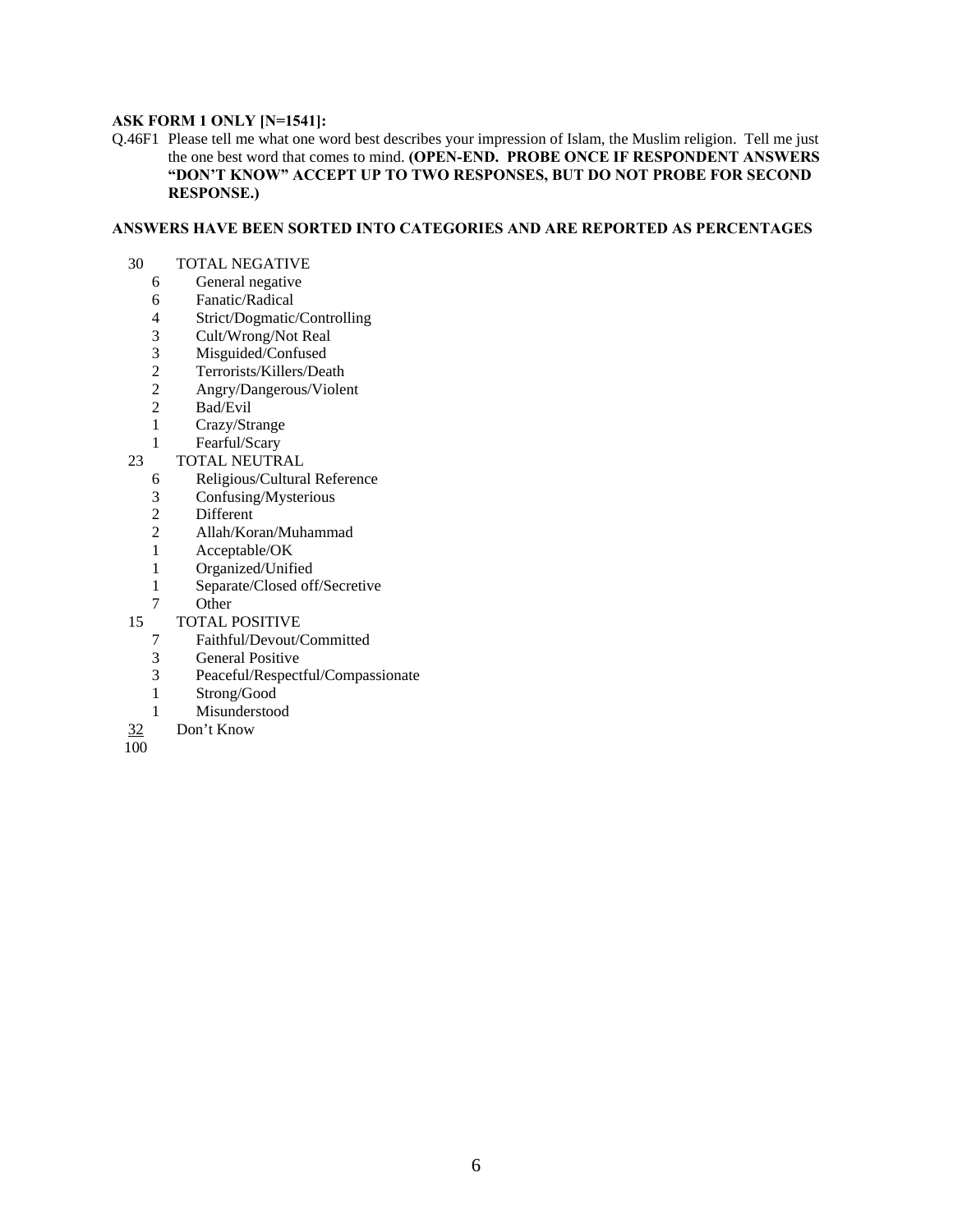#### **ASK IF R HAS A RELIGION OTHER THAN ISLAM (RELIG=1-5, 7-8, 11, 13-14 OR CHR=1):**

Q.47 From what you know, do you think that the Muslim religion and your own religion have a lot in common, or do you think that the Muslim religion and your religion are very different?

#### **BASED ON ALL RELIGIOUS GROUPS EXCEPT MUSLIMS [N=2578]**

|     |                           | July | Mid-July | March | Mid-Nov |
|-----|---------------------------|------|----------|-------|---------|
|     |                           | 2005 | 2003     | 2002  | 2001    |
| 19  | A lot in common           | 27   | 22       |       | 31      |
| 70  | Very different            | 59   | 60       | 57    | 52      |
| -11 | Don't know/refused (VOL.) | 14   | 18       | 16    |         |
| 100 |                           | 100  | 100      | 100   | 100     |

# **IF R IS ATHEIST, AGNOSTIC, NOTHING IN PARTICULAR OR DK & NOT CHRISTIAN (RELIG=9, 10, 12 OR (RELIG=99 AND CHR=2, 9)), ASK:**

Q.47a From what you know, do you think that the Muslim religion and your own beliefs have a lot in common, or do you think that the Muslim religion and your own beliefs are very different?

#### **BASED ON ALL UNAFFILIATED [N=413]**

- 18 A lot in common
- 67 Very different
- 14 Don't know/refused **(VOL.)**
- 1 Undesignated
- $100$

#### **ASK FORM 2 ONLY:**

# **IF R HAS FAVORABLE OR UNFAVORABLE VIEW OF MUSLIMS (Q.9fF2=1-4), ASK [N=1140]:**

Q.48F2 Earlier you said that you had a **[INSERT RESPONSE FROM Q.9fF2]** opinion of Muslims. Which of the following has had the biggest influence on your view of Muslims … **[READ IN ORDER]** 

|                                         |           | ----View of Muslims---- |       |
|-----------------------------------------|-----------|-------------------------|-------|
|                                         | Favorable | Unfavorable             | Total |
| A personal experience                   | 26        |                         | 18    |
| The views of your family and friends    |           |                         | 6     |
| What you have seen or read in the media | 20        | 48                      | 32    |
| Your religious beliefs                  | 8         | 14                      | 11    |
| Your education, OR                      | 24        | 10                      | 18    |
| Something else                          | 10        | 13                      | 11    |
| Don't know/refused (VOL.)               | 4         | 4                       | 4     |
|                                         | 100       |                         | 100   |

# **ASK ALL IF R IS NOT MUSLIM (RELIG≠6):**

Q.49 Do you, yourself happen to know anyone who is Muslim?

# **BASED ON ALL NON-MUSLIMS [N=2991]**

|                |                           | Mid-       |
|----------------|---------------------------|------------|
|                |                           | <b>Nov</b> |
|                |                           | 2001       |
| 45             | Yes                       | 38         |
| 54             | N <sub>0</sub>            | 61         |
| $\overline{1}$ | Don't know/refused (VOL.) | 1          |
| 100            |                           | 100        |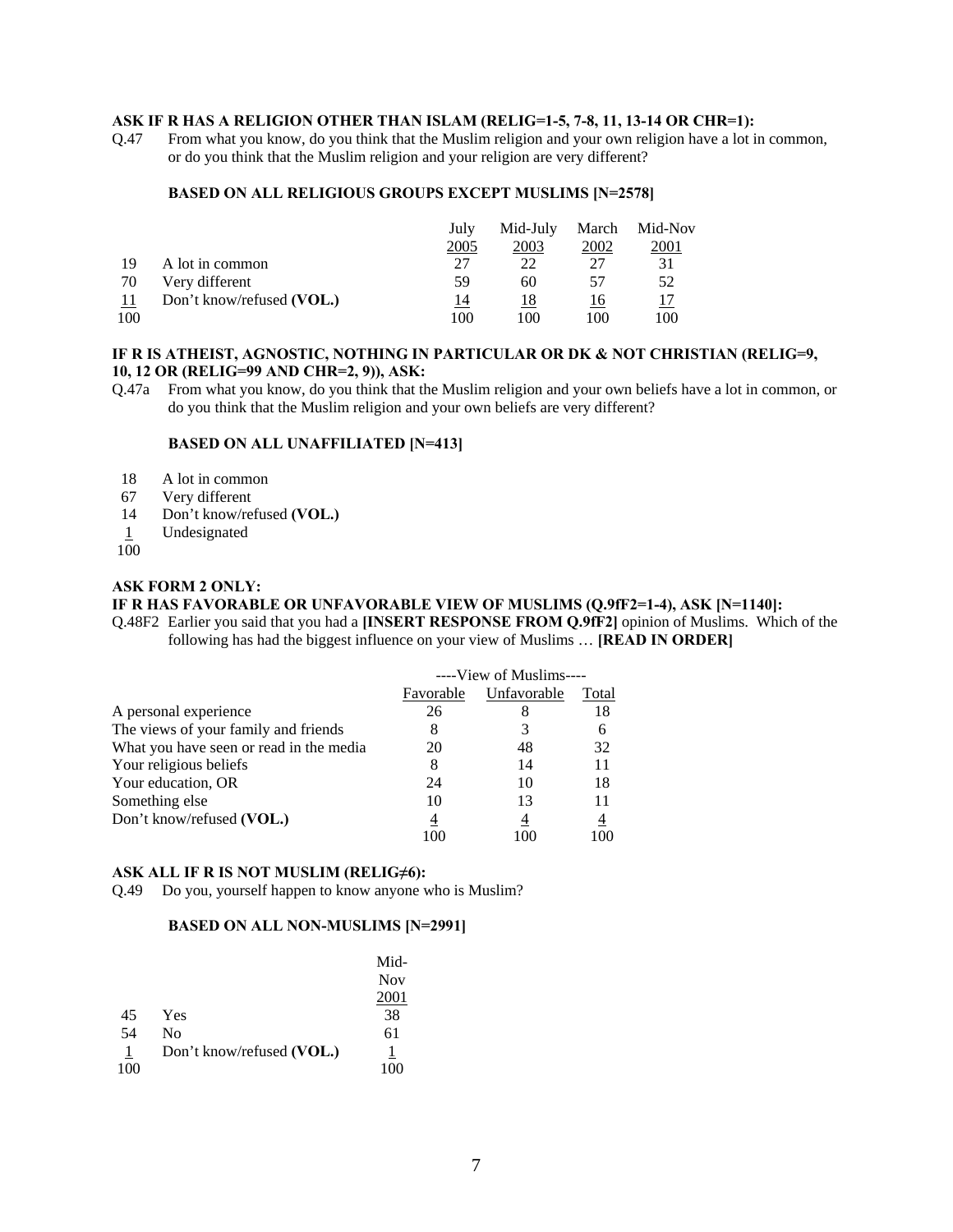Q.50 As I read you a pair of statements, tell me whether the FIRST statement or the SECOND statement comes closer to your own views even if neither is exactly right.

|     |                                                 | July<br>2005 | July<br>2004                | Mid-July<br>2003 | March<br>2002 |
|-----|-------------------------------------------------|--------------|-----------------------------|------------------|---------------|
|     | The Islamic religion is more likely than others |              |                             |                  |               |
| 45  | to encourage violence among its believers       | 36           | 46                          | 44               | 25            |
|     | OR                                              |              |                             |                  |               |
|     | The Islamic religion does not encourage.        |              |                             |                  |               |
| 39  | violence more than others                       | 47           | 37                          | 41               | 51            |
| 4   | Neither (VOL.)                                  | 3            | $\mathcal{D}_{\mathcal{L}}$ | 3                | 3             |
| 12  | Don't know/refused (VOL.)                       | 14           | 15                          | 12               | <u>21</u>     |
| 100 |                                                 | 100          | 100                         | 100              | 100           |

# **NO QUESTIONS 51-54**

Now, thinking about Mormonism, also known as the Church of Jesus Christ of Latter Day Saints…

- Q.55 How much would you say you know about the Mormon religion and its practices? **[READ, IN ORDER]**
- 11 A great deal<br>38 Some
- Some
- 32 Not very much<br>19 Nothing at all
- Nothing at all
- \* **[VOL. DO NOT READ]** Don't know/Refused
- $\frac{*}{100}$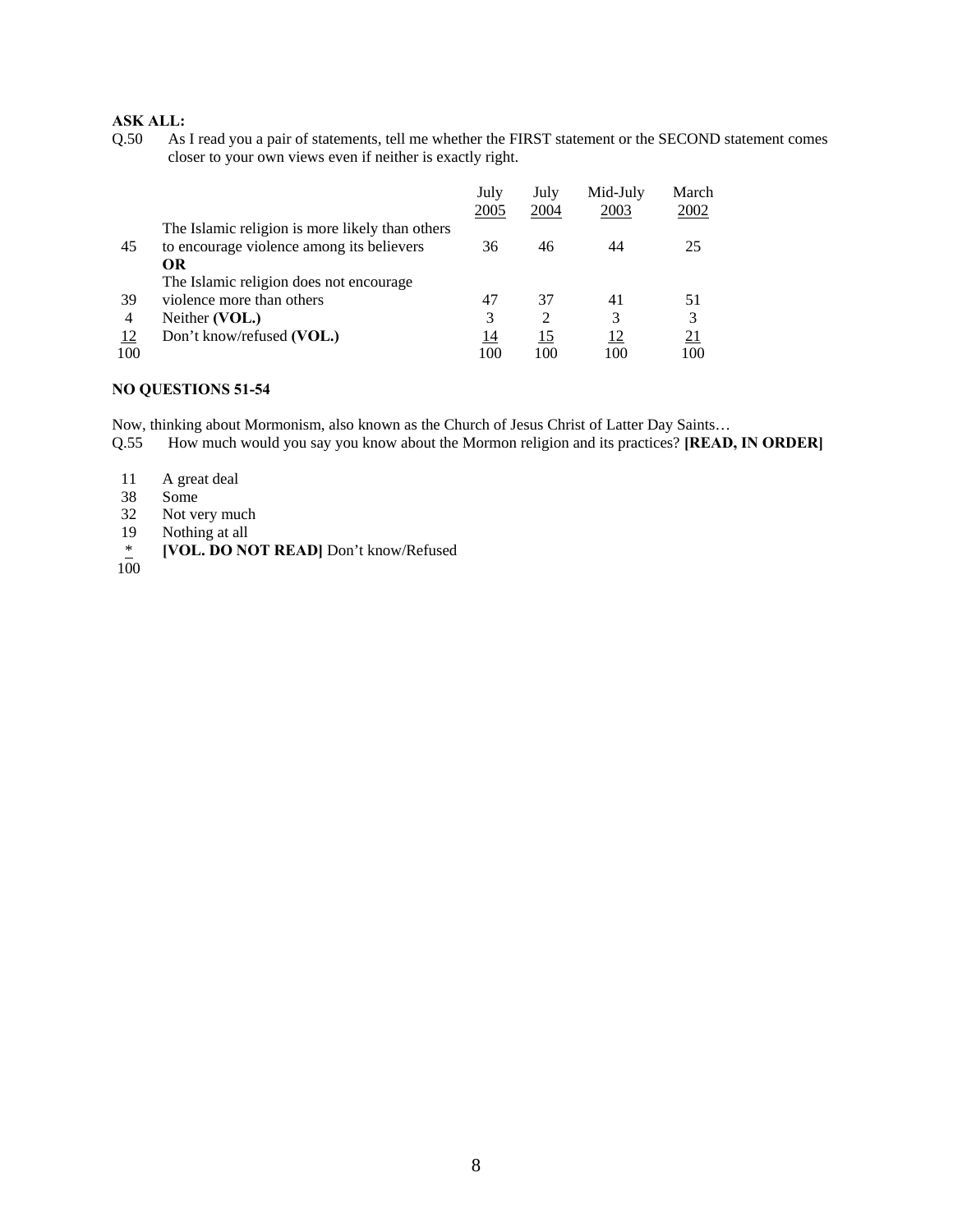#### **ASK FORM 2 ONLY [N=1461]:**

Q.56F2 Please tell me what one word best describes your impression of the Mormon religion. Tell me just the one best word that comes to mind. **(OPEN-END. PROBE ONCE IF RESPONDENT ANSWERS "DON'T KNOW" ACCEPT UP TO TWO RESPONSES, BUT DO NOT PROBE FOR SECOND RESPONSE.)** 

#### **ANSWERS HAVE BEEN SORTED INTO CATEGORIES AND ARE REPORTED AS PERCENTAGES**

- 27 TOTAL NEGATIVE<br>5 Wrong/False/Not C
	- 5 Wrong/False/Not Christian
	- 5 Polygamy
	- 4 General Negative<br>4 Cult
	- **Cult**
	- 2 Crazy/Strange/Weird
	- 2 Deceptive/Manipulative
	- 1 Exclusionary/Secretive
	- 1 Aggressive/Pushy
	- 1 Bigoted/Racist/Sexist
	- 1 Extreme/Radical
	- 1 Rigid/Restrictive
- 23 TOTAL POSITIVE
	- 8 Devout/Faithful/Religious
	- 5 General Positive
	-
	- 4 Family/Family Values<br>3 Caring/Kind/Sincere Caring/Kind/Sincere
	- 2 Good People/Religion
	- 1 Community/Unity/Close-Knit
	- True/Truth
- 19 TOTAL NEUTRAL
	- 4 Different/Unusual
	- 2 Strict/Abstinence
	- 2 Utah/Salt Lake City
	- 1 Neutral/Fine/OK
	- 1 Christian/Jesus/God
	- 1 Proselytizing/Missionaries
	- 1 Confusing/Mysterious/Complex
	- 1 Joseph Smith/Brigham Young
	- 1 Organized/Structured
	- 1 Conservative
	- \* Money/Wealth
	- 4 Other
- 31 Don't Know
- 100

#### **ASK IF R HAS A RELIGION OTHER THAN MORMONISM (RELIG=1-2, 4-8, 11, 13-14 OR CHR=1):**

Q.57 From what you know, do you think that the Mormon religion and your own religion have a lot in common, or do you think that the Mormon religion and your religion are very different?

# **BASED ON ALL RELIGIOUS GROUPS EXCEPT MORMONS [N=2530]**

- 25 A lot in common
- 62 Very different
- 13 Don't know/refused **(VOL.)**
- 100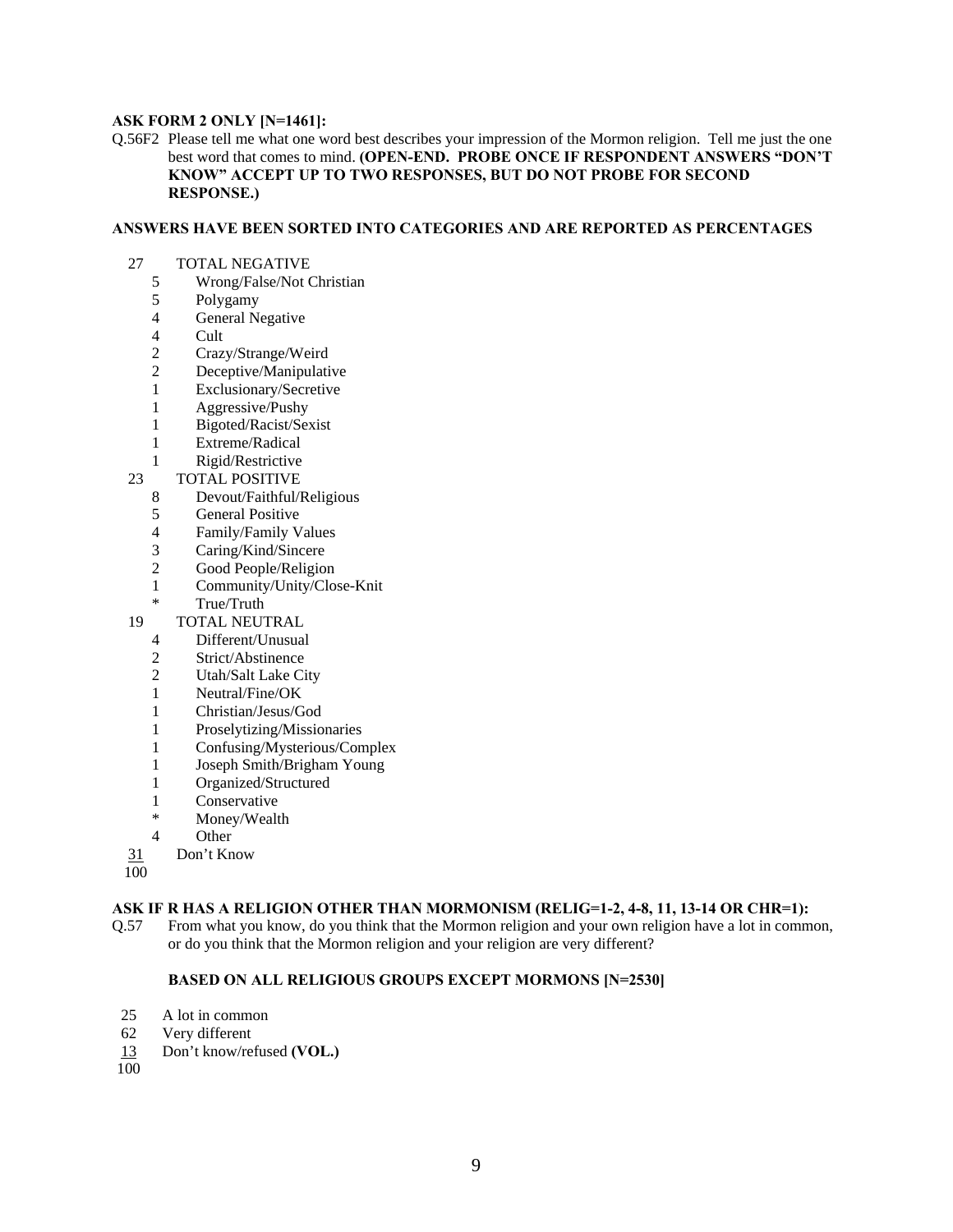# **IF R IS ATHEIST, AGNOSTIC, NOTHING IN PARTICULAR OR DK & NOT CHRISTIAN (RELIG=9,**

## **10, 12 OR (RELIG=99 AND CHR=2, 9)), ASK:**

Q.57a From what you know, do you think that the Mormon religion and your own beliefs have a lot in common, or do you think that the Mormon religion and your beliefs are very different?

#### **BASED ON ALL UNAFFILIATED [N=413]**

- 15 A lot in common
- 71 Very different<br>13 Don't know/re
- Don't know/refused **(VOL.)**
- 1 Undesignated
- 100

# **ASK FORM 1 ONLY:**

# **IF R HAS FAVORABLE OR UNFAVORABLE VIEW OF MORMONS (Q.9e=1-4), ASK [N=1269]:**

Q.58F1 Earlier you said that you had a **[INSERT RESPONSE FROM Q.9e]** opinion of Mormons. Which of the following has had the biggest influence on your view of Mormons… **[READ IN ORDER]** 

|                                         |           | ----View of Mormons---- |                |
|-----------------------------------------|-----------|-------------------------|----------------|
|                                         | Favorable | Unfavorable             | Total          |
| A personal experience                   | 31        | 23                      | 29             |
| The views of your family and friends    | 12        | 8                       | 10             |
| What you have seen or read in the media | 20        | 21                      | 20             |
| Your religious beliefs                  |           | 19                      | 11             |
| Your education, OR                      | 15        | 12                      | 14             |
| Something else                          | 11        | 13                      | 12             |
| Don't know/refused (VOL.)               | 4         | 4                       | $\overline{4}$ |
|                                         | 100       |                         | 100            |

## **ASK ALL IF R IS NOT A MORMON (RELIG≠3), [N=2943]:**

Q.59 Do you, yourself happen to know anyone who is Mormon?

# **BASED ON ALL NON-MORMONS**

- 48 Yes
- 51 No
- 1 Don't know/refused **(VOL.)**
- 100

Q.60 Based on what you have read or heard about Mormons, do you think their religion is a Christian religion, or do you think it is not a Christian religion?

- 52 Yes, it is a Christian religion
- 31 No, it is not a Christian religion
- 17 Don't know/refused **(VOL.)**
- 100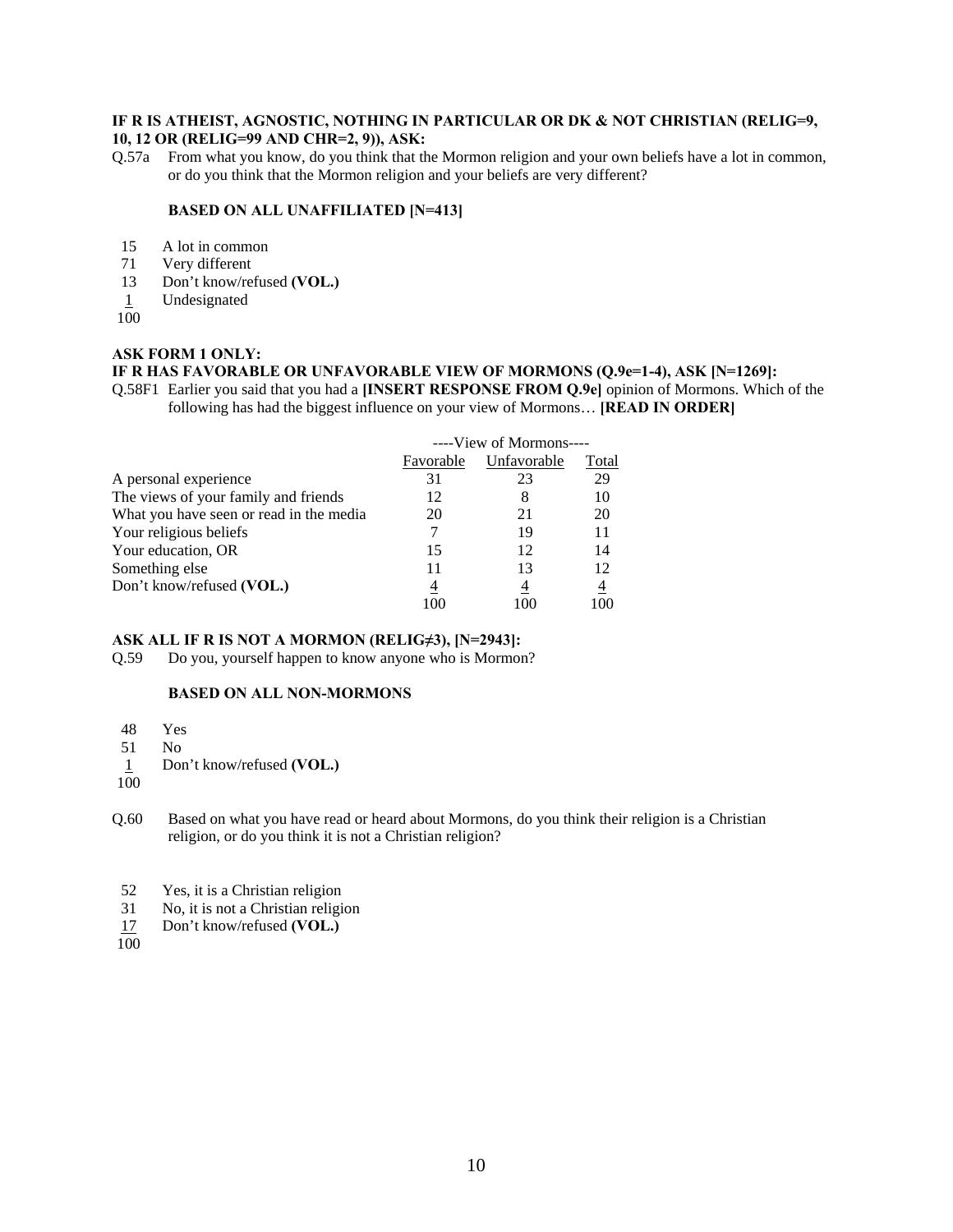- Q.61 In 2005, Pope Benedict the sixteenth became head of the Roman Catholic Church. How much have you heard about Pope Benedict…a lot, a little, or nothing at all
- 19 A lot
- 62 A little
- 18 Nothing at all
- 1 Don't know/refused **(VOL.)**
- 100

# **IF HEARD AT LEAST A LITTLE (Q.61=1,2), ASK [N=2518]:**

- Q.62 From what you know, how good a job is the pope doing in promoting good relations between the Catholic Church and other major religions? Is he doing an excellent, good, only fair, or a poor job of promoting good relations with other major religions?
	- 6 Excellent
	- 32 Good
- 35 Only fair
- 11 Poor
- 16 Don't know/refused **(VOL.)**
- 100
- Q.63 And how would you describe Pope Benedict the sixteenth…is he very conservative, conservative, moderate, liberal or very liberal?
- 20 Very conservative
- 36 Conservative
- 17 Moderate
- 4 Liberal
- 1 Very liberal
- 22 Don't know/refused **(VOL.)**
- 100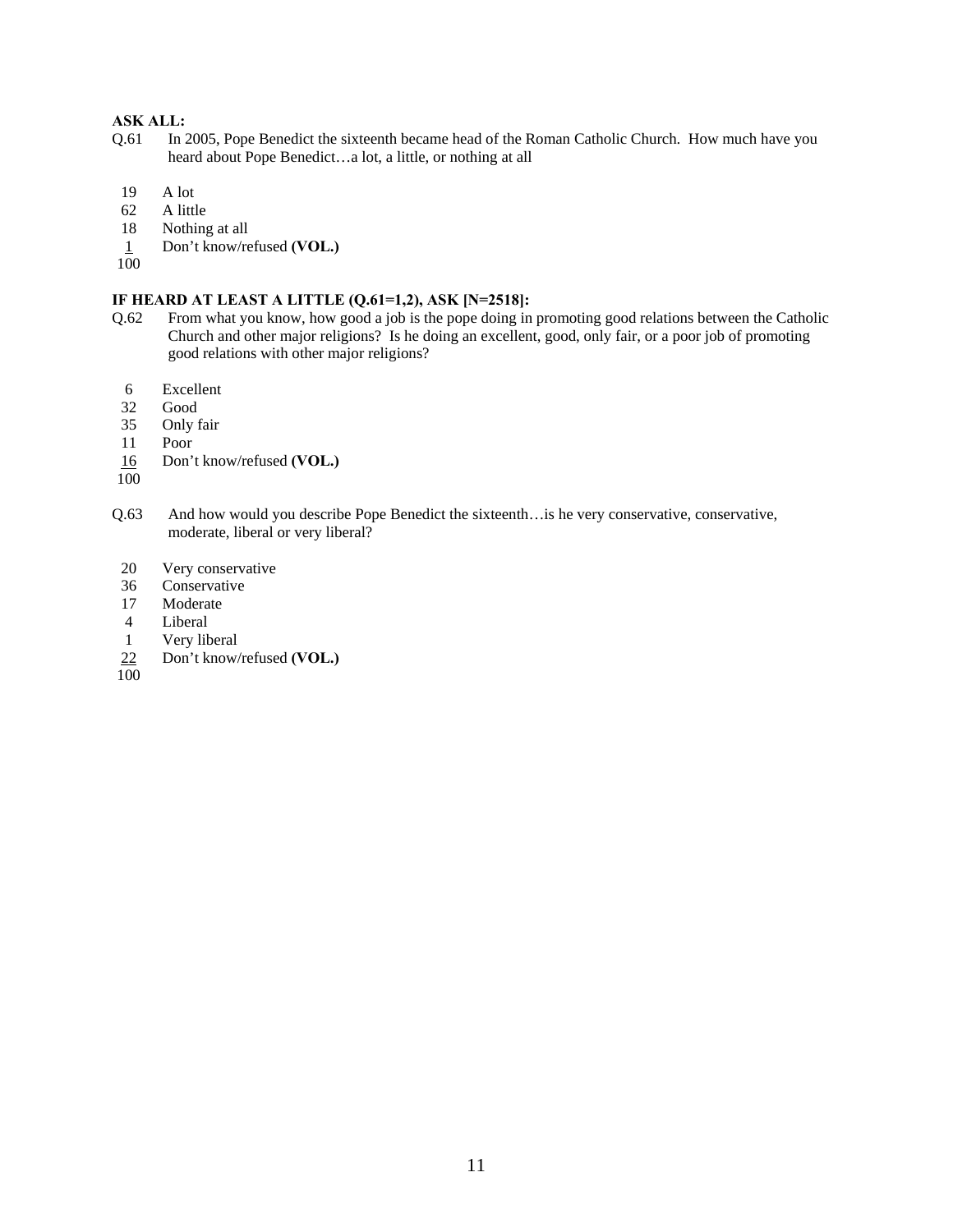PARTY In politics TODAY, do you consider yourself a Republican, Democrat, or Independent? **IF ANSWERED 3, 4, 5 OR 9 IN PARTY, ASK:**

PARTYLN As of today do you lean more to the Republican Party or more to the Democratic Party?

|                       |            |          |             | (VOL.)         | (VOL.)       |             |      |      |
|-----------------------|------------|----------|-------------|----------------|--------------|-------------|------|------|
|                       |            |          |             | N <sub>o</sub> | Other        | DK/         | Lean | Lean |
|                       | Republican | Democrat | Independent | Preference     | Party        | Ref         | Rep  | Dem  |
| August, 2007          | 26         | 32       | 32          | $\sqrt{5}$     | 1            | $4 = 100$   | 10   | 16   |
| July, 2007            | 27         | 32       | 34          | $\overline{4}$ | *            | $3=100$     | 11   | 17   |
| June, 2007            | 25         | 34       | 32          | 6              | *            | $3=100$     | 10   | 17   |
| April, 2007           | 25         | 28       | 40          | 5              | $\ast$       | $2=100$     | 13   | 17   |
| March, 2007           | 25         | 36       | 33          | 3              | *            | $3=100$     | 12   | 16   |
| February, 2007        | 25         | 34       | 34          | $\overline{4}$ | $\ast$       | $3=100$     | 10   | 18   |
| Mid-January, 2007     | 24         | 35       | 34          | $\mathfrak{Z}$ | ∗            | $4 = 100$   | 12   | 18   |
| Early-January, 2007   | 23         | 31       | 39          | $\overline{4}$ | $\ast$       | $3=100$     | 12   | 18   |
| December, 2006        | 25         | 35       | 32          | 5              | $\ast$       | $3=100$     | 11   | 17   |
| Mid-November, 2006    | 25         | 36       | 32          | $\overline{4}$ | $\ast$       | $3=100$     | 9    | 18   |
| Late October, 2006    | 26         | 32       | 33          | 5              | $\mathbf{1}$ | $3=100$     | 10   | 16   |
| Early October, 2006   | 27         | 34       | 33          | 3              | *            | $3=100$     | 12   | 15   |
| Early September, 2006 | 30         | 34       | 30          | 3              | ∗            | $3=100$     | 10   | 14   |
| August, 2006          | 30         | 33       | 30          | 4              | $\ast$       | $3=100$     | 12   | 14   |
| July, 2006            | 29         | 33       | 31          | $\overline{4}$ | 1            | $2=100$     | 11   | 14   |
| June, 2006            | 29         | 34       | 31          | $\overline{4}$ | $\ast$       | $2=100$     | 11   | 16   |
| April, 2006           | 29         | 32       | 30          | $\sqrt{5}$     | $\ast$       | $4 = 100$   | 10   | 14   |
| Early April, 2006     | 29         | 32       | 33          | 3              | $\ast$       | $3=100$     | 12   | 16   |
| March, 2006           | 28         | 34       | 30          | $\overline{4}$ | ∗            | $4 = 100$   | 11   | 15   |
| February, 2006        | 30         | 33       | 31          | 3              | $\ast$       | $3=100$     | 11   | 16   |
| January, 2006         | 28         | 32       | 32          | 5              | *            | $3=100$     | 10   | 15   |
|                       |            |          |             |                |              |             |      |      |
| <b>Yearly Totals</b>  |            |          |             |                |              |             |      |      |
| 2006                  | 27.6       | 32.8     | 30.3        | 5.0            | 0.4          | $3.9=100$   | 10.2 | 14.5 |
| 2005                  | 29.2       | 32.8     | 30.3        | 4.5            | 0.3          | $2.8 = 100$ | 10.2 | 14.9 |
| 2004                  | 29.5       | 33.1     | 30.0        | 4.0            | 0.4          | $3.0=100$   | 11.8 | 13.6 |
| 2003                  | 29.8       | 31.4     | 31.2        | 4.7            | 0.5          | $2.5 = 100$ | 12.1 | 13.0 |
| 2002                  | 30.3       | 31.2     | 30.1        | 5.1            | 0.7          | $2.7=100$   | 12.6 | 11.6 |
| 2001                  | 29.2       | 33.6     | 28.9        | 5.1            | 0.5          | $2.7=100$   | 11.7 | 11.4 |
| 2001 Post-Sept 11     | 30.9       | 31.8     | 27.9        | 5.2            | 0.6          | $3.6 = 100$ | 11.7 | 9.4  |
| 2001 Pre-Sept 11      | 28.2       | 34.6     | 29.5        | 5.0            | 0.5          | $2.1 = 100$ | 11.7 | 12.5 |
| 2000                  | 27.5       | 32.5     | 29.5        | 5.9            | 0.5          | $4.0 = 100$ | 11.6 | 11.6 |
| 1999                  | 26.6       | 33.5     | 33.7        | 3.9            | 0.5          | $1.9 = 100$ | 13.0 | 14.5 |
| 1998                  | 27.5       | 33.2     | 31.9        | 4.6            | 0.4          | $2.4 = 100$ | 11.8 | 13.5 |
| 1997                  | 28.2       | 33.3     | 31.9        | 4.0            | 0.4          | $2.3 = 100$ | 12.3 | 13.8 |
| 1996                  | 29.2       | 32.7     | 33.0        | $5.2 = 100$    |              |             | 12.7 | 15.6 |
| 1995                  | 31.4       | 29.7     | 33.4        | $5.4 = 100$    |              |             | 14.4 | 12.9 |
| 1994                  | 29.8       | 31.8     | 33.8        | $4.6 = 100$    |              |             | 14.3 | 12.6 |
| 1993                  | 27.4       | 33.8     | 34.0        | $4.8 = 100$    |              |             | 11.8 | 14.7 |
| 1992                  | 27.7       | 32.7     | 35.7        | $3.9=100$      |              |             | 13.8 | 15.8 |
| 1991                  | 30.9       | 31.4     | 33.2        | $4.5 = 100$    |              |             | 14.6 | 10.8 |
| 1990                  | 31.0       | 33.1     | 29.1        | $6.8 = 100$    |              |             | 12.4 | 11.3 |
| 1989                  | 33         | 33       | $34=100$    |                |              |             |      |      |
| 1987                  | 26         | 35       | $39=100$    |                |              |             |      |      |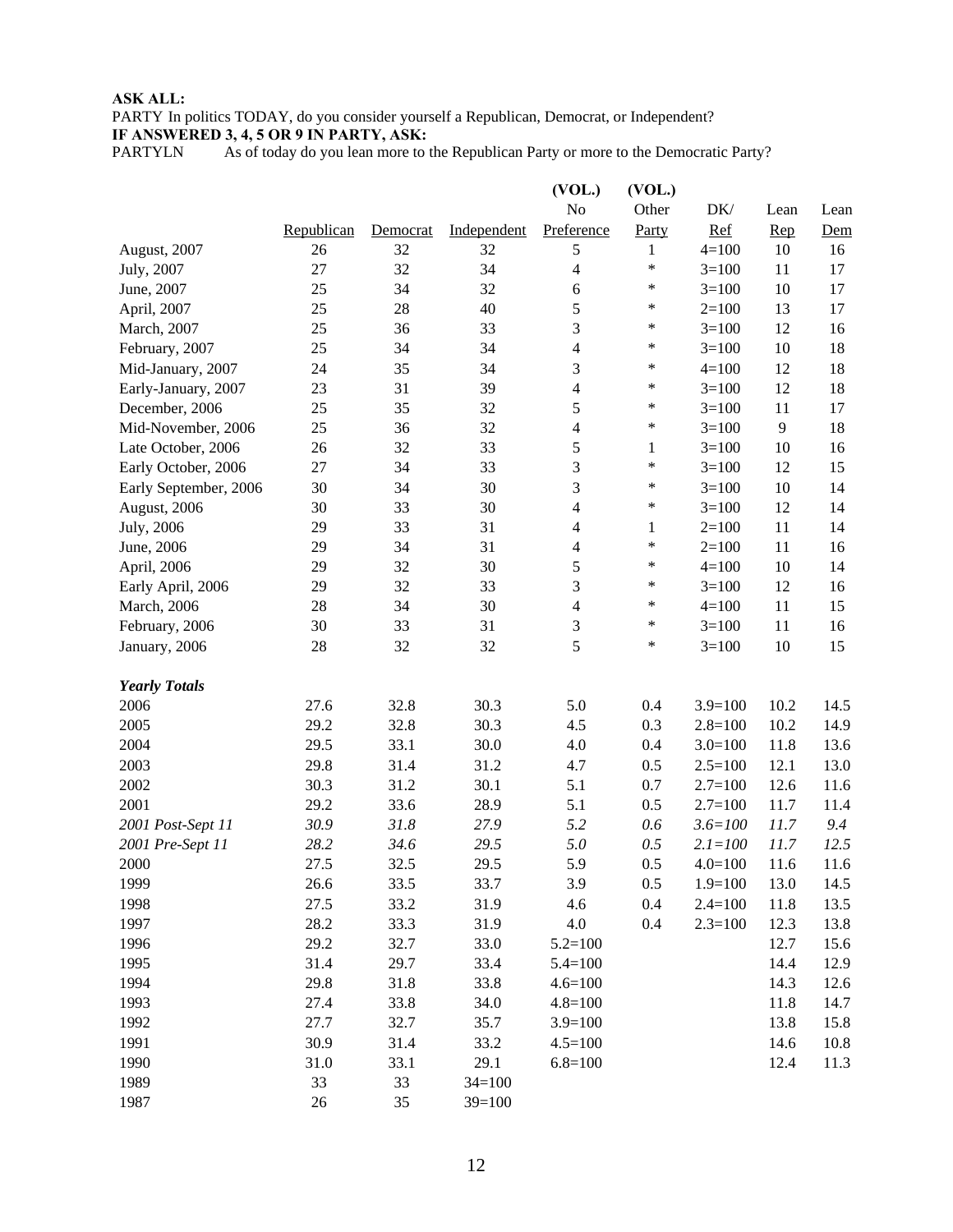**IF ANSWERED 1 IN PARTY, ASK:**<br>PARTYSTR Do you consider yours Do you consider yourself a STRONG Republican or NOT a strong Republican?

|                      |               | Not Strong/ |
|----------------------|---------------|-------------|
|                      | <b>Strong</b> | Don't Know  |
| August, 2007         | 14            | $12 = 26%$  |
| July, 2007           | 16            | $11 = 27%$  |
| June, 2007           | 13            | $12 = 25%$  |
| April, 2007          | 14            | $11 = 25%$  |
| January, 2007        | 12            | $11 = 23%$  |
| Mid-November, 2006   | 14            | $11 = 25%$  |
| Late-October, 2006   | 14            | $12 = 26%$  |
| Early-October, 2006  | 15            | $12 = 27%$  |
| September, 2006      | 17            | $13 = 30\%$ |
| December, 2005       | 16            | $13 = 29\%$ |
| December, 2004       | 18            | $13 = 31%$  |
| July, 2004           | 17            | $12 = 29%$  |
| <b>August, 2003</b>  | 14            | $13 = 27%$  |
| September, 2000      | 14            | $13 = 27%$  |
| Late-September, 1999 | 10            | $14 = 24%$  |
| August, 1999         | 11            | $14 = 25%$  |
| November, 1997       | 11            | $14 = 25%$  |
| October, 1995        | 11            | 19=30%      |
| April, 1995          | 15            | $15 = 30%$  |
| October, 1994        | 16            | $15 = 31%$  |
| June, 1992           | 11            | $17 = 28%$  |
| May, 1990            | 13            | 15=28%      |
| February, 1989       | 15            | $16 = 31%$  |
| May, 1988            | 13            | 15=28%      |
| January, 1988        | 12            | $15 = 27%$  |
| May, 1987            | 11            | $14 = 25%$  |

# **IF ANSWERED 2 IN PARTY, ASK:**

PARTYSTR Do you consider yourself a STRONG Democrat or NOT a strong Democrat?

|                     |        | Not Strong/ |
|---------------------|--------|-------------|
|                     | Strong | Don't Know  |
| <b>August, 2007</b> | 18     | $14 = 32%$  |
| July, 2007          | 19     | $13 = 32\%$ |
| June, 2007          | 19     | $15=34\%$   |
| April, 2007         | 15     | $13 = 28%$  |
| January, 2007       | 17     | $14 = 31\%$ |
| Mid-November, 2006  | 22     | $14 = 36\%$ |
| Late-October, 2006  | 18     | $14 = 32%$  |
| Early-October, 2006 | 19     | $15=34\%$   |
| September, 2006     | 18     | $16=34\%$   |
| December, 2005      | 20     | $14 = 34\%$ |
| December, 2004      | 19     | $15 = 34\%$ |
| July, 2004          | 20     | $13 = 33\%$ |
| <b>August, 2003</b> | 15     | $16=31%$    |
| September, 2000     | 19     | $15 = 34\%$ |